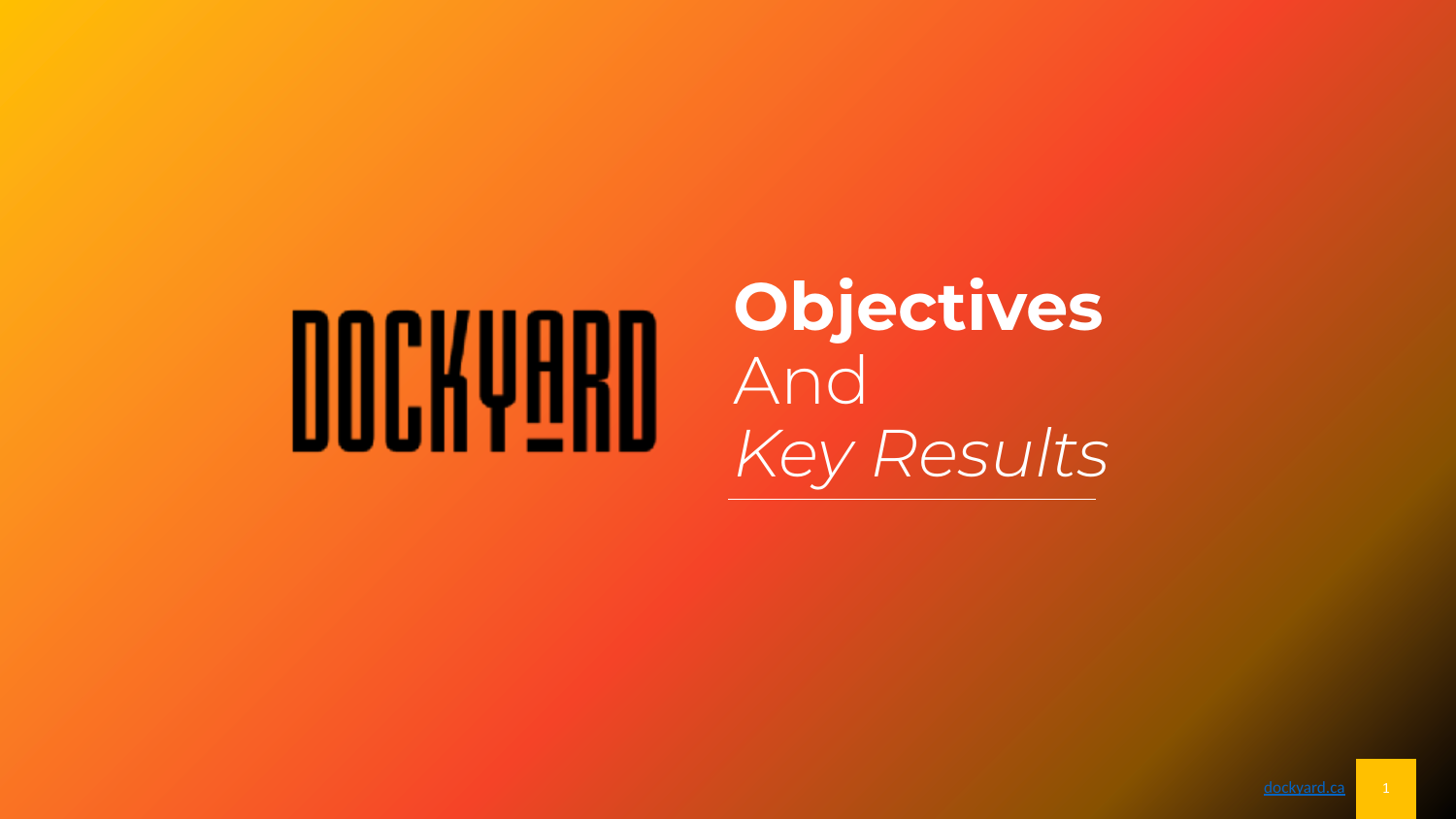## Setting the Right **Goals or Objectives**

Measure What Matters - Jon Dooer / You Are What You Do / The Hard Thing About Hard Things - Ben Horowitz





Understanding what the organization is actually trying to achieve and why provides the critical insights you need to develop real OKRs. For the Organization



#### For Continual Success

When the demands of the market change, the challenges shift and the world pivots, how will you find a new way to stay the course?



#### OKRs foster alignment and team cohesion towards continual improvement For the Team



OKRs fuel the continual pursuit of success and growth. For the Bottom Line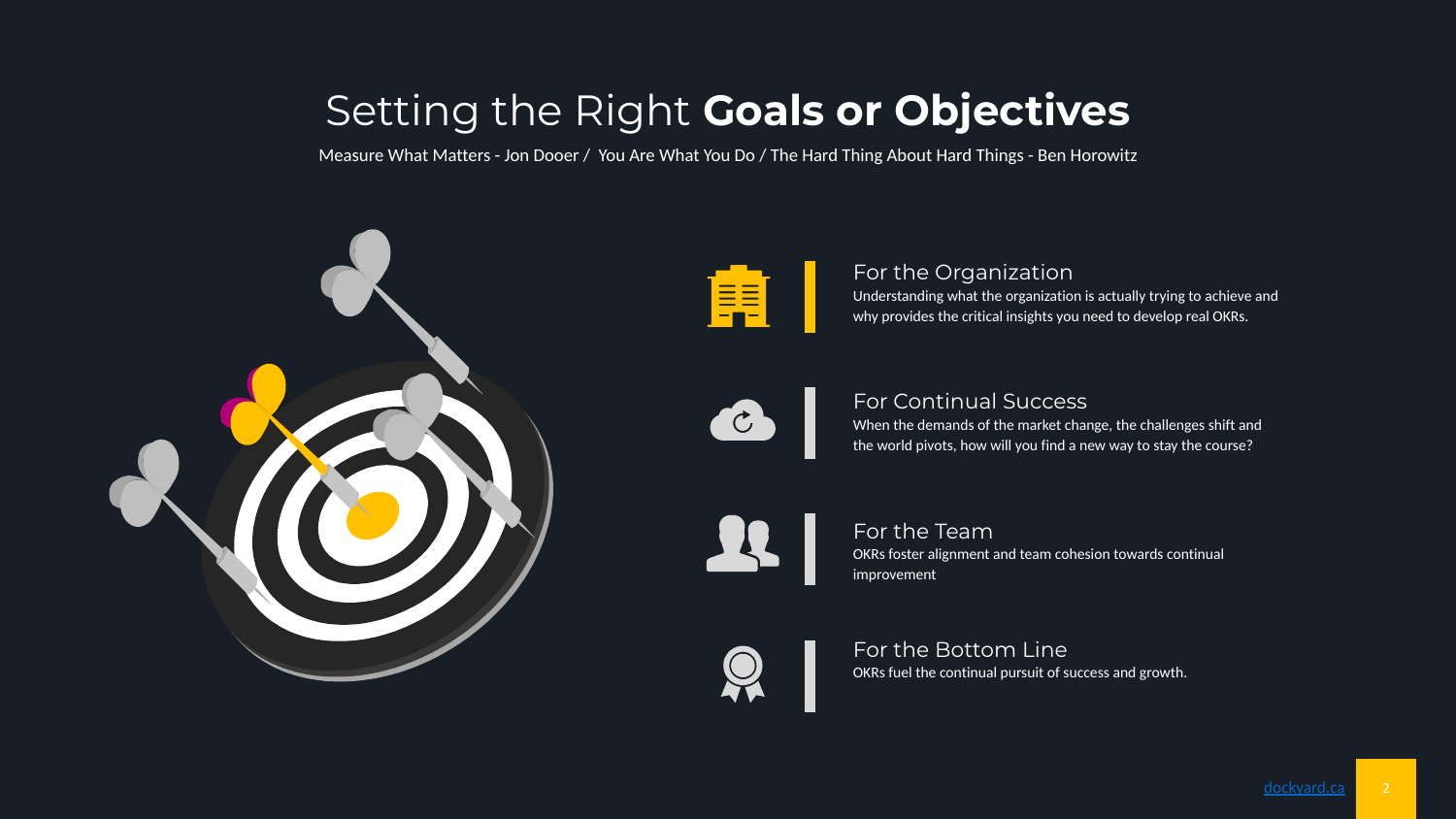## Setting **Objectives**

How to Set Objectives That Can't Be Achieved

**3**

**Entire Team?**

your entire team?

**Does it Include Your** 

When you identify the key results, can you see how they translate to

#### **Can it be broken down?**

**2**

Can you break down the objective into measurable activities?

#### **Can It Be Renewed?**

Can the objective evolve as you grow, contract or the market changes.

**4**

#### **OBJECTIVE**

Focus on developing 3 or 4 of these corporate level Objectives that match your organization's vision and mission.

#### **Is It Aspirational?**

**1**

At a corporate level your objectives should be subjective goals that match your vision.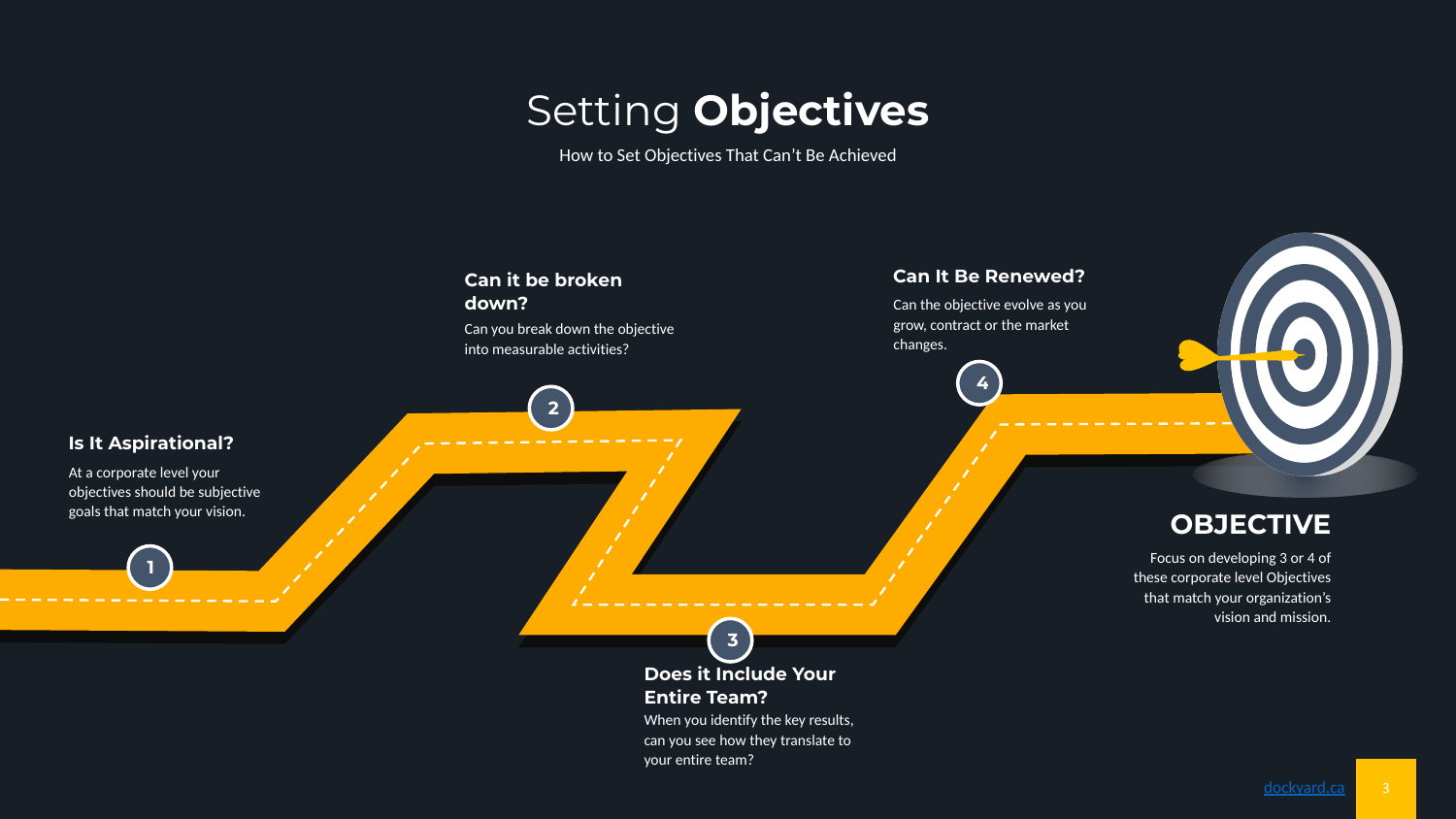## Key **Results**

Picking Key Results that Matter





Contributes to Success Tomorrow



Contributes to Success in the Future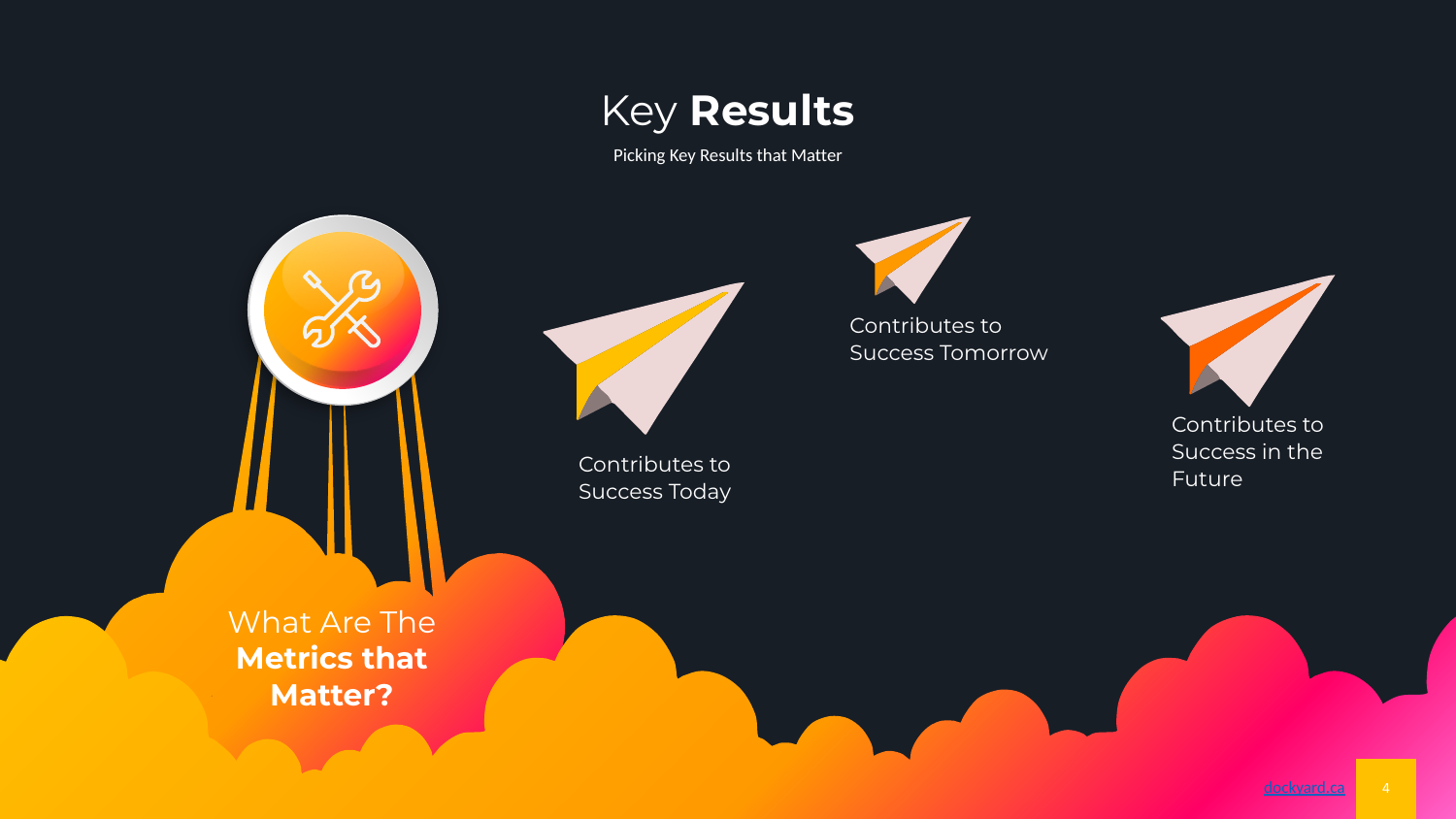## Strategic **Data**

Not All Data Is Created Equal



#### Data is only useful if there is something you can do about it. So timeliness, relevance and influence are key criteria for useful data Is it Actionable



Objective Communication

How are you communicating this data to your stakeholders within and outside of your organization?

#### **STRATEGY**

Does it provide feedback on your key results? Disregard what doesn't matter so you can remain focused on your Key Results.



#### Calibrate

Are you tracking data that will allow your business to make any necessary pivots, changes and recalibration?

 $\sqrt{ }$ 

 $\bullet$  $\bullet$  $\Box$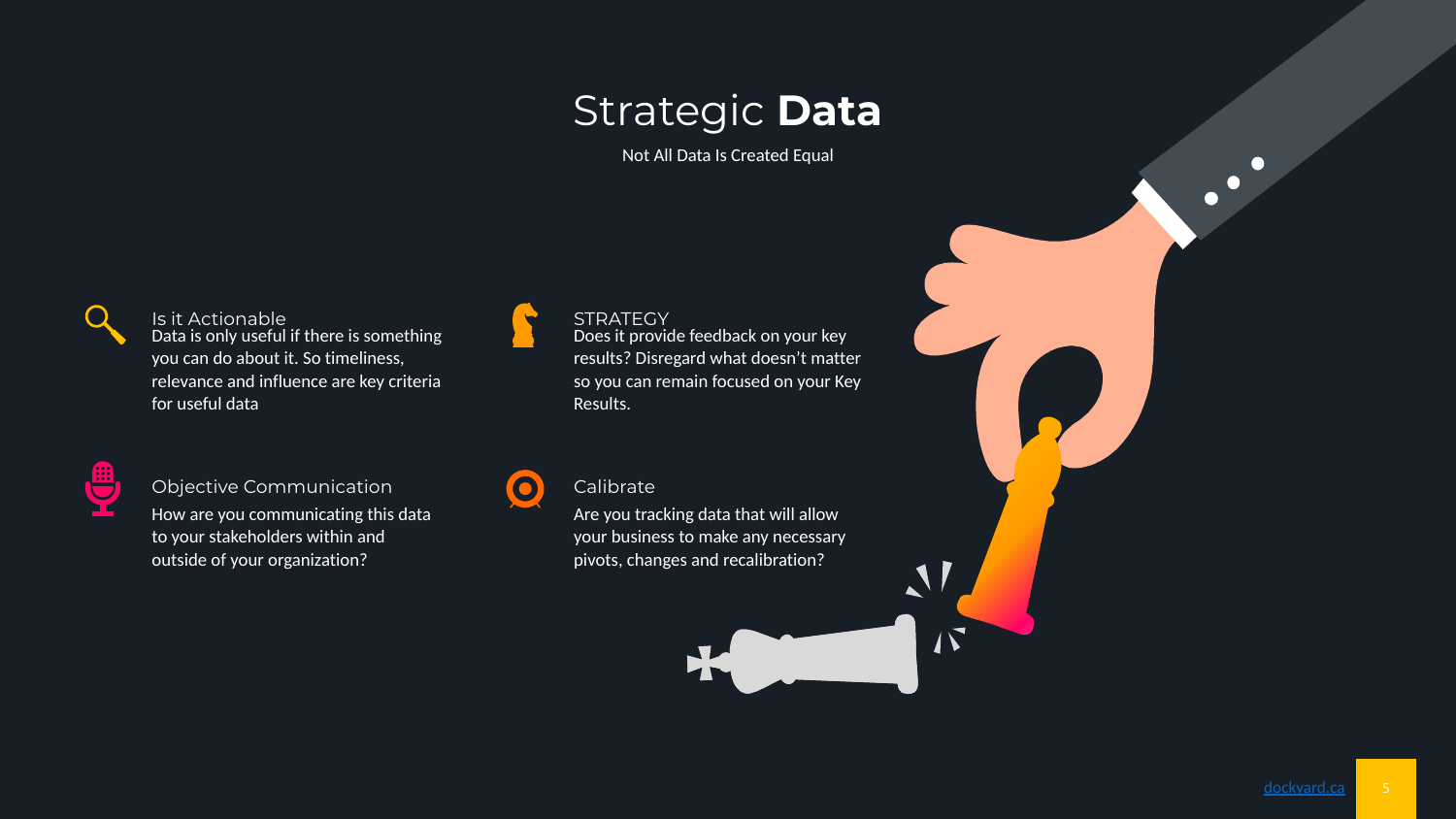## Exercise **Time**

Imagine your life and business as a product engineer.

- 1. How would we develop the scope of the final product?
- 2. What is your ideal state of operations and life in 5-years with this business?
- 3. If you checked in on this goal OKR sheet in two-and-a-half years how would you know you are still on course?
- 4. What can you start doing tomorrow to move towards those 2.5 year goals

The Distant Future You never get here. This gear is always at least five years away. However, The Near Future The key results your pursue today will have impact on the near future of your company and your life. Proper objectives and results will start this gear turning before you ever get there.

#### What You Do Today

Think of the activities in the future as small gears in a watch or machine. You can only directly move this gear. But the proper force here translates into the finer (future gears, beginning to turn)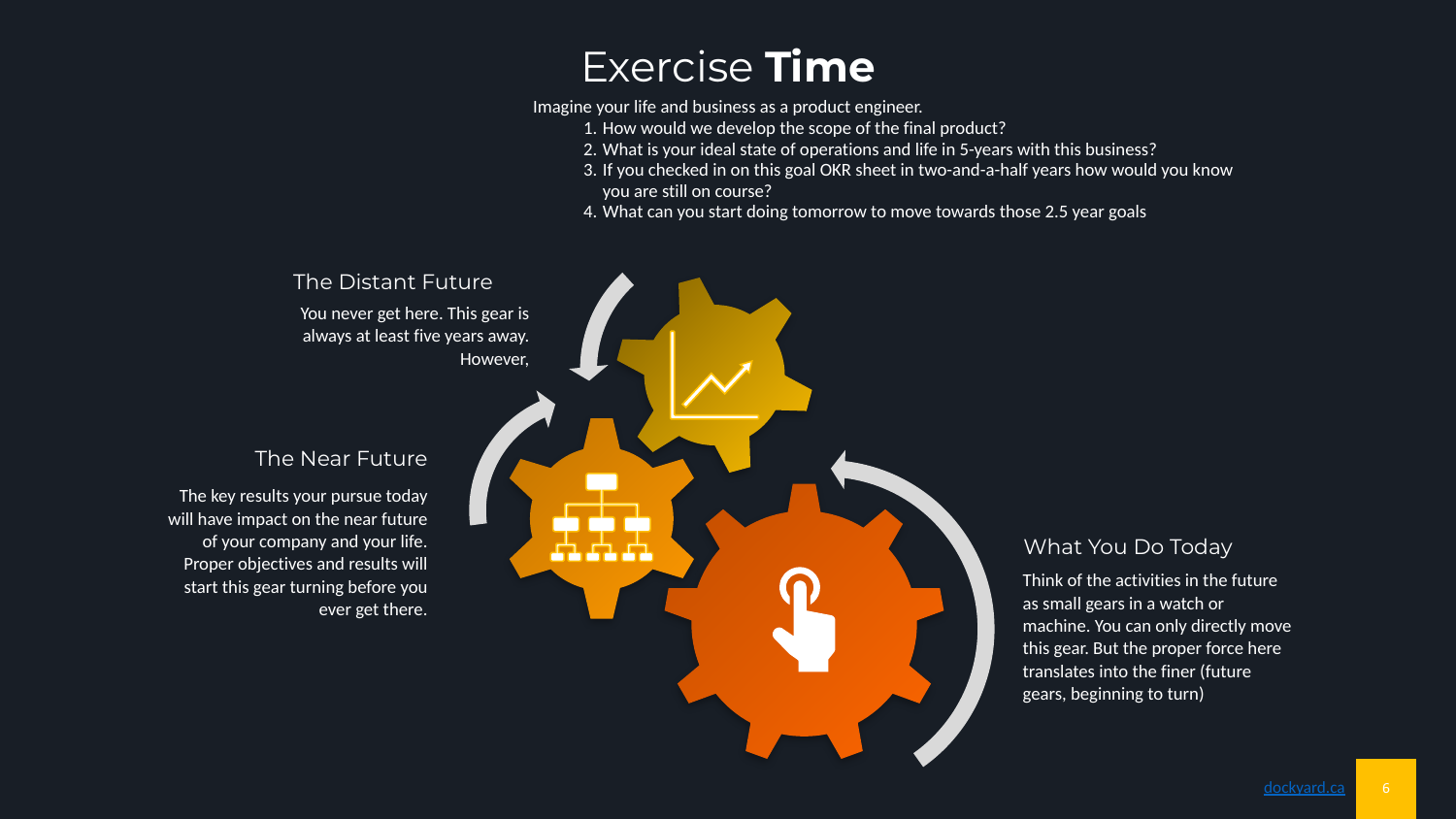## For The **Organization**

How do these Objectives filter down or permeate through your organization? What does your 5-year vision mean to an employee who makes beds, assembles widgets, Cooks food or cleans dishes?

It isn't their responsibility to feel responsible for the attainment of your goals, so you need to find A way to trickle down these strategic visions and key results

3

2

#### Your Key Results Are Your Team's Objectives

If you set market share as an objective then the key results: new clients, territory, comparative revenue should be the objectives of your reports with Key Results for the pursuit

#### Share Performance / Set Realistic Targets

OKRs, like the sector they are from work on binary. Things are either a 1 or a 0. They are achieved or not achieved.

Reward Success / Explore Failure

Part of the point of setting ambitious goals in the first place is being able to celebrate reaching them. But failure can be just as enlightening. Celebrate your success, investigate your failures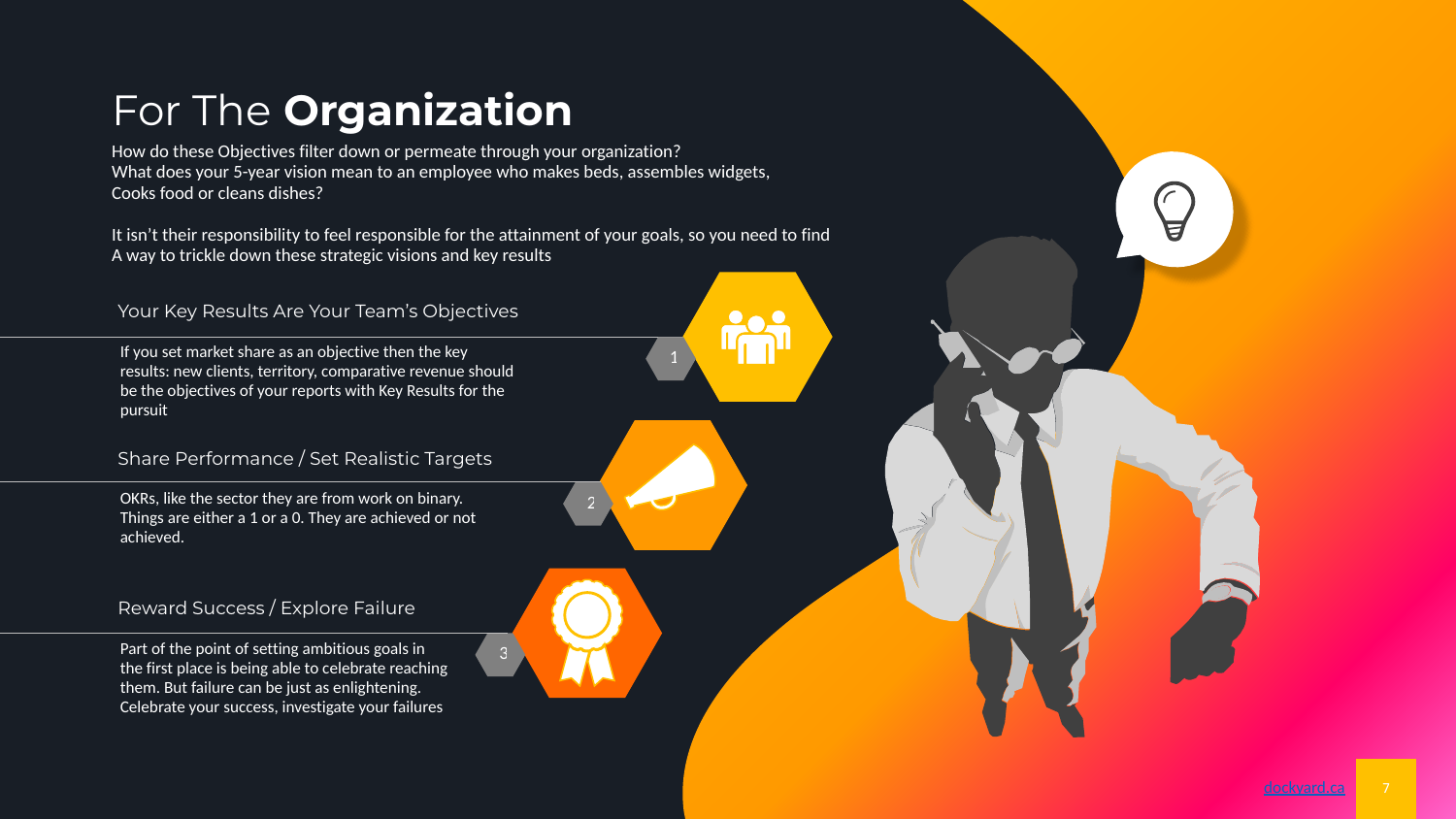## The Right **Metrics**

You are trying to build a business that has value. Well how do those met



#### INVESTORS / Buyers

Money In

Your company's revenue both today and in the future is a product of market share, COGS and **Throughput**

Investors look at a number of things when deciding to invest. But the organization and the

velocity in which it can transform *Work.In.Progress* into \$\$\$. This velocity is governed by a

number of unique factors, process, capacity and sector

#### **PROCESS**

Can your business exist without you? Do you have the processes in place to guarantee that anyone could pick up any role, and succeed within it?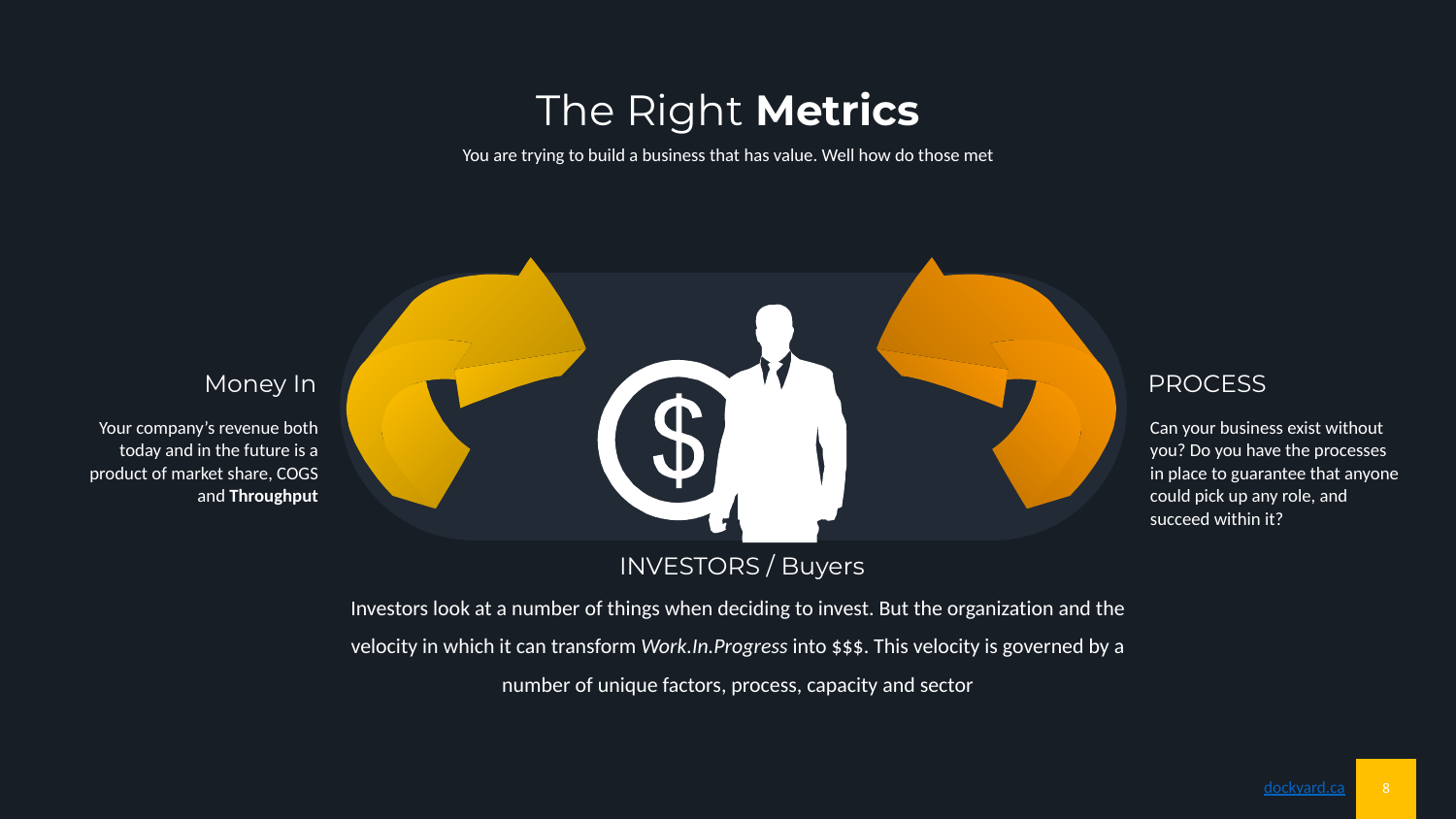### Strategic **Goals**

I hope that after this presentation you all feel far more confident in the development and pursuit of your strategic goals. By establishing them both the short and long-term



#### End-State

Whether it's passive income, selling your company, increased revenue, or just more free time for family and friends. Strategic OKR and Goal Setting plays a massive role.

#### Vision

**Strategy** 

Work hard to determine your vision of the future and then work backwards with what needs to happen.

Tactics Strategy Develop short-term, mediumterm, and long-term Objectives and Key Results to pursue this vision.

> Including any necessary processes and additional capacities required.